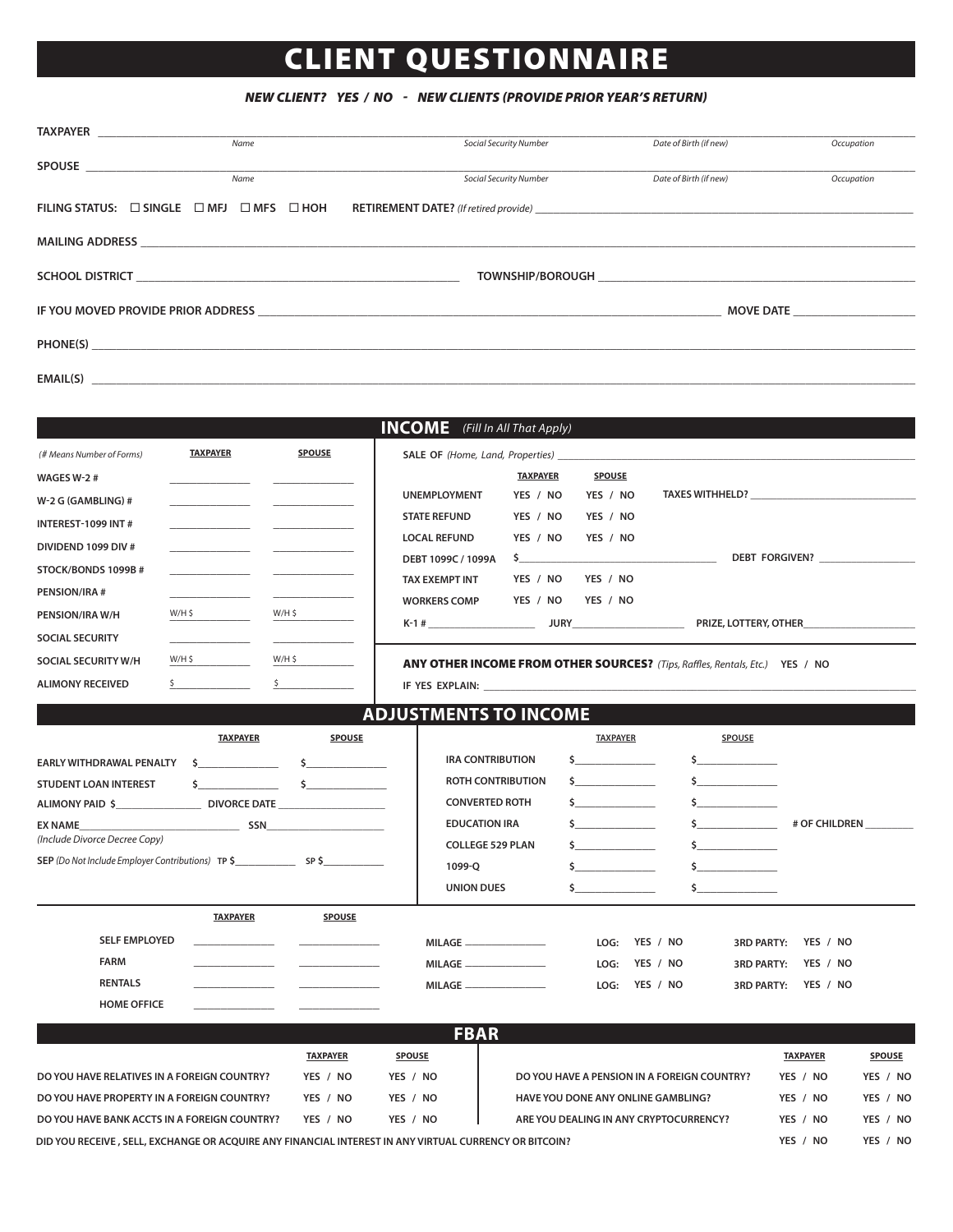|                                                                                                                |                               |                |                    |                                                                                                     | <b>CREDITS</b>         |                                                                                      |          |                                                             |
|----------------------------------------------------------------------------------------------------------------|-------------------------------|----------------|--------------------|-----------------------------------------------------------------------------------------------------|------------------------|--------------------------------------------------------------------------------------|----------|-------------------------------------------------------------|
|                                                                                                                | <b>TAXPAYER</b>               |                | <b>SPOUSE</b>      | <b>YEAR TAKEN</b>                                                                                   | <b>ACCOUNT HISTORY</b> |                                                                                      | YES / NO |                                                             |
| AMERICAN OPP CREDIT \$                                                                                         |                               |                |                    |                                                                                                     | 1098-T, BOOKS, ETC.    |                                                                                      | YES / NO |                                                             |
| <b>EDUCATION CREDIT</b>                                                                                        |                               |                |                    |                                                                                                     |                        | SOLAR ENERGY IMPROVEMENTS                                                            | YES / NO |                                                             |
| STUDENT LOAN PAYMT                                                                                             |                               |                |                    |                                                                                                     |                        | <b>ENERGY CREDITS</b> (windows, doors, heating/AC,                                   | YES / NO |                                                             |
|                                                                                                                |                               |                |                    |                                                                                                     |                        | hot water heator improvemnets)<br>Receipts Needed                                    |          |                                                             |
|                                                                                                                |                               |                |                    | <b>ITEMIZED DEDUCTIONS</b>                                                                          |                        |                                                                                      |          |                                                             |
| HSA USED FOR MEDICAL EXPENSES? YES / NO                                                                        |                               |                |                    |                                                                                                     |                        | CASH CHARITY/CHURCH DONATIONS \$___________________________ (Documentation Required) |          |                                                             |
| MEDICAL INSURANCE (PAID FOR) \$                                                                                |                               |                |                    |                                                                                                     |                        |                                                                                      |          |                                                             |
| $RX \sim$                                                                                                      |                               |                |                    |                                                                                                     |                        |                                                                                      |          |                                                             |
|                                                                                                                |                               |                |                    |                                                                                                     |                        |                                                                                      |          |                                                             |
|                                                                                                                |                               |                |                    |                                                                                                     |                        |                                                                                      |          |                                                             |
|                                                                                                                |                               |                |                    |                                                                                                     |                        |                                                                                      |          |                                                             |
|                                                                                                                |                               |                |                    |                                                                                                     |                        |                                                                                      |          |                                                             |
| $1098$ #                                                                                                       |                               |                |                    |                                                                                                     |                        |                                                                                      |          |                                                             |
|                                                                                                                |                               |                |                    |                                                                                                     |                        |                                                                                      |          |                                                             |
| IF HOME EQUITY, WHAT WAS USED AS COLLATERAL? [10] THE RESERVE RESERVE TO A RESERVE THE RESERVE TO A RESERVE TH |                               |                |                    |                                                                                                     |                        |                                                                                      |          |                                                             |
| WHAT WERE THE MORTGAGE/HOME EQUITY FUNDS USED FOR? _____________________________                               |                               |                |                    |                                                                                                     |                        |                                                                                      |          |                                                             |
|                                                                                                                |                               |                |                    |                                                                                                     |                        |                                                                                      |          |                                                             |
|                                                                                                                |                               |                |                    |                                                                                                     |                        |                                                                                      |          |                                                             |
| FIRST TIME HOME BUYER REPAYMENT YES / NO                                                                       |                               |                |                    |                                                                                                     |                        |                                                                                      |          |                                                             |
|                                                                                                                | <b>HEALTH SAVINGS ACCOUNT</b> |                |                    |                                                                                                     |                        | <b>MARKETPLACE INSURANCE</b>                                                         |          |                                                             |
| <b>H.S.A. DISTRIBUTIONS</b>                                                                                    |                               |                |                    | <b>H.S.A. CONTRIBUTIONS</b>                                                                         |                        |                                                                                      |          |                                                             |
|                                                                                                                |                               |                |                    | EMPLOYER (AMOUNT) \$                                                                                |                        | DID YOU HAVE MARKETPLACE INSURANCE?                                                  |          | YES / NO                                                    |
| <b>FULL AMOUNT WAS USED FOR</b><br><b>QUALIFIED MEDICAL EXPENSES:</b>                                          |                               |                |                    |                                                                                                     |                        | DID YOU RECEIVE A PREMIUM TAX CREDIT?                                                |          | YES / NO                                                    |
| YES / NO                                                                                                       |                               |                |                    |                                                                                                     |                        |                                                                                      |          |                                                             |
|                                                                                                                |                               |                |                    |                                                                                                     |                        | <b>PART YEAR RESIDENCE</b> (Did You Move During the Year? If Yes, Fill Out Below)    |          |                                                             |
|                                                                                                                |                               |                |                    |                                                                                                     |                        |                                                                                      |          |                                                             |
|                                                                                                                |                               |                |                    |                                                                                                     |                        |                                                                                      |          |                                                             |
|                                                                                                                |                               |                |                    |                                                                                                     |                        |                                                                                      |          |                                                             |
|                                                                                                                |                               |                |                    |                                                                                                     |                        |                                                                                      |          |                                                             |
|                                                                                                                |                               |                |                    |                                                                                                     |                        | <b>ESTIMATED PAYMENTS</b> (Did You Make Estimated Payments? If Yes, Fill Out Below)  |          |                                                             |
|                                                                                                                |                               |                | <b>1ST QUARTER</b> | <b>2ND QUARTER</b>                                                                                  |                        | <b>3RD OUARTER</b><br><b>4TH OUARTER</b>                                             |          |                                                             |
|                                                                                                                |                               | <b>FEDERAL</b> |                    | $\mathsf{S}$ and $\mathsf{S}$ and $\mathsf{S}$ and $\mathsf{S}$                                     |                        |                                                                                      |          |                                                             |
|                                                                                                                |                               | <b>STATE</b>   |                    |                                                                                                     |                        | $\sim$                                                                               |          |                                                             |
|                                                                                                                |                               | <b>LOCAL</b>   |                    |                                                                                                     |                        |                                                                                      |          |                                                             |
|                                                                                                                |                               |                |                    | <b>STIMULUS (EIP PAYMENT)</b>                                                                       |                        |                                                                                      |          |                                                             |
| DID YOU RECEIVE THE THIRD ROUND? _____________ AMOUNT ___                                                      |                               |                |                    |                                                                                                     |                        |                                                                                      |          | METHOD: $\Box$ DIRECT DEPOSIT $\Box$ CHECK $\Box$ DEBITCARD |
|                                                                                                                |                               |                |                    | DID YOU RECEIVE IRS NOTICE 1444-C? YES / NO                                                         |                        |                                                                                      |          |                                                             |
|                                                                                                                |                               |                |                    | ARMED SERVICES MEMBER FOR ANY PART OF 2020? YES / NO                                                |                        |                                                                                      |          |                                                             |
|                                                                                                                |                               |                |                    |                                                                                                     | <b>DIRECT DEPOSIT</b>  |                                                                                      |          |                                                             |
|                                                                                                                |                               |                |                    |                                                                                                     |                        |                                                                                      |          |                                                             |
|                                                                                                                |                               | BANK NAME      |                    | IF A REFUND IS DUE, DO YOU WANT DIRECT DEPOSIT? YES / NO                                            |                        |                                                                                      |          |                                                             |
|                                                                                                                |                               |                |                    | Please provide a voided check for routing and account numbers, and a driver's license to photocopy. |                        |                                                                                      |          |                                                             |
|                                                                                                                |                               |                |                    |                                                                                                     |                        | SIGNATURES REQUIRED FOR INCOME TAX COMPLETION                                        |          |                                                             |
|                                                                                                                |                               |                |                    |                                                                                                     |                        |                                                                                      |          |                                                             |
| <b>TAX PAYER SIGNATURE:</b>                                                                                    |                               |                |                    |                                                                                                     |                        | DATE:                                                                                |          |                                                             |
| TAX PAYER SIGNATURE:                                                                                           |                               |                |                    |                                                                                                     |                        | ,我们也不能在这里的时候,我们也不能在这里的时候,我们也不能在这里的时候,我们也不能会在这里的时候,我们也不能会在这里的时候,我们也不能会在这里的时候,我们也不     |          |                                                             |
|                                                                                                                |                               |                |                    |                                                                                                     |                        |                                                                                      |          |                                                             |

**NOTES** *(Please write Notes or Questions on the back of this form.)*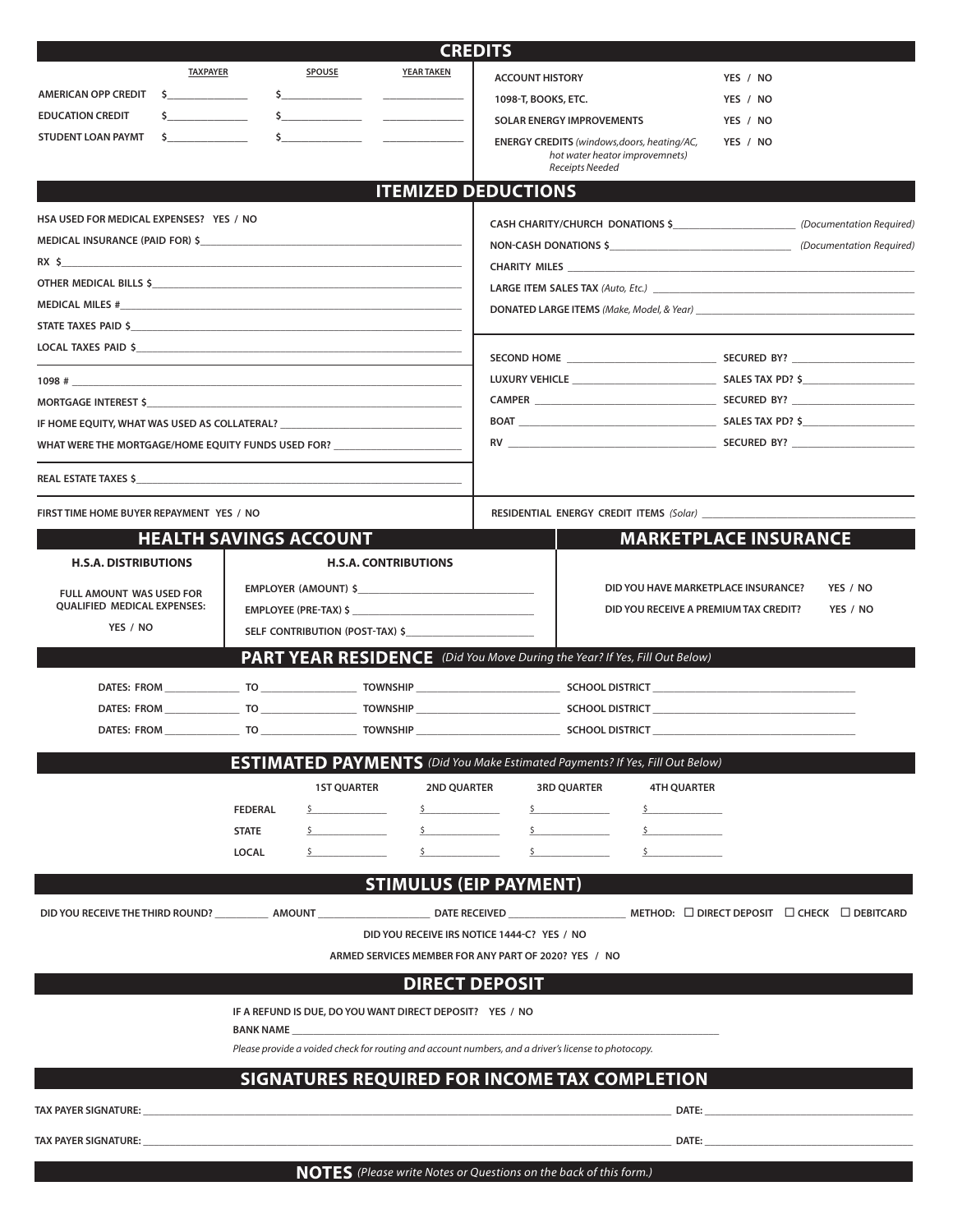|                                                                                                                                                                                                                                                                                                                   | <b>DEPENDENTS</b>                                                               |                                              |                                    |                |
|-------------------------------------------------------------------------------------------------------------------------------------------------------------------------------------------------------------------------------------------------------------------------------------------------------------------|---------------------------------------------------------------------------------|----------------------------------------------|------------------------------------|----------------|
| <b>DEPENDENT NAME</b>                                                                                                                                                                                                                                                                                             | D.O.B                                                                           | <b>S.S.N.</b>                                | LIVES WITH? # OF MONTHS            | 8332           |
|                                                                                                                                                                                                                                                                                                                   |                                                                                 |                                              | YES / NO __________                | YES / NO / N/A |
|                                                                                                                                                                                                                                                                                                                   |                                                                                 |                                              | YES / NO __________                | YES / NO / N/A |
|                                                                                                                                                                                                                                                                                                                   | <u> 1980 - Andrea Andrew Maria (h. 1980).</u><br>1980 - Andrew Maria (h. 1980). |                                              | YES / NO                           | YES / NO / N/A |
|                                                                                                                                                                                                                                                                                                                   |                                                                                 |                                              | YES / NO _________                 | YES / NO / N/A |
|                                                                                                                                                                                                                                                                                                                   | <b>DEPENDENTS CREDITS</b>                                                       |                                              |                                    |                |
|                                                                                                                                                                                                                                                                                                                   |                                                                                 |                                              |                                    |                |
|                                                                                                                                                                                                                                                                                                                   |                                                                                 |                                              |                                    |                |
|                                                                                                                                                                                                                                                                                                                   |                                                                                 |                                              |                                    |                |
|                                                                                                                                                                                                                                                                                                                   |                                                                                 |                                              |                                    |                |
|                                                                                                                                                                                                                                                                                                                   | TIE BREAKER RULES (IF APPLICABLE):                                              |                                              |                                    |                |
|                                                                                                                                                                                                                                                                                                                   |                                                                                 |                                              |                                    |                |
| HOW MANY DAYS DID THEY LIVE WITH OTHER PERSON? THE SERVICE SERVICE SERVICE SERVICE SERVICE SERVICE SERVICE SER                                                                                                                                                                                                    |                                                                                 |                                              |                                    |                |
|                                                                                                                                                                                                                                                                                                                   | ADVANCE CHILD TAX CREDIT PAYMENT INFO                                           |                                              |                                    |                |
| OO YOU HAVE LETTER 6419 FROM THE IRS LISTING THE AMOUNT OF THE ADVANCE CHILD TAX CREDIT DISBURSED TO YOU IN 2021?<br>If you file a joint return for 2021, we will need the 6419 letters from BOTH taxpayers! If not included in tax prep documents please fill in the following COMPLETELY)<br><b>AMOUNT RECD</b> |                                                                                 | <b>AMOUNT RECD</b>                           | YES / NO                           |                |
| ULY                                                                                                                                                                                                                                                                                                               | <b>OCTOBER</b>                                                                  |                                              |                                    |                |
| NUGUST<br>the control of the control of the control of                                                                                                                                                                                                                                                            | <b>NOVEMBER</b>                                                                 | the control of the control of the control of | $\Box$ DIRECT DEPOSIT $\Box$ CHECK |                |
| <b>SEPTEMBER</b>                                                                                                                                                                                                                                                                                                  | <b>DECEMBER</b>                                                                 |                                              |                                    |                |
|                                                                                                                                                                                                                                                                                                                   | <b>DEPENDENTS NOTES</b>                                                         |                                              |                                    |                |